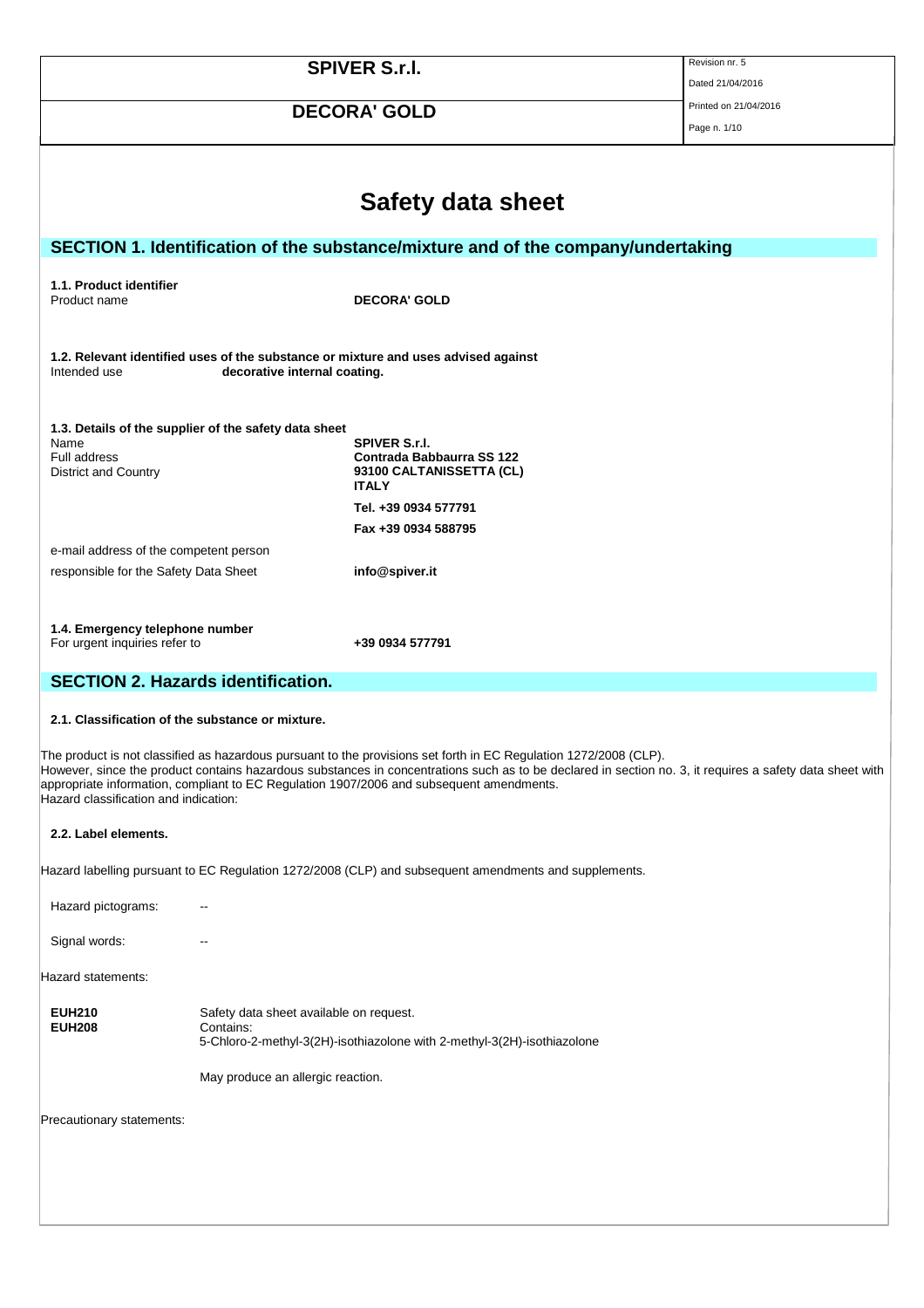| <b>SPIVER S.r.I.</b>                                                                                          | Revision nr. 5<br>Dated 21/04/2016 |
|---------------------------------------------------------------------------------------------------------------|------------------------------------|
| <b>DECORA' GOLD</b>                                                                                           | Printed on 21/04/2016              |
|                                                                                                               | Page n. 2/10                       |
|                                                                                                               |                                    |
| --                                                                                                            |                                    |
| 2.3. Other hazards.                                                                                           |                                    |
| On the basis of available data, the product does not contain any PBT or vPvB in percentage greater than 0,1%. |                                    |
|                                                                                                               |                                    |
| <b>SECTION 3. Composition/information on ingredients.</b>                                                     |                                    |
| 3.1. Substances.                                                                                              |                                    |
| Information not relevant.                                                                                     |                                    |
| 3.2. Mixtures.                                                                                                |                                    |

Contains:

| Identification.                                                             | Conc. %.     | Classification 1272/2008<br>$(CLP)$ .                                                                                                                           |
|-----------------------------------------------------------------------------|--------------|-----------------------------------------------------------------------------------------------------------------------------------------------------------------|
| 5-Chloro-2-methyl-3(2H)-isothiazolone with 2-<br>methyl-3(2H)-isothiazolone |              |                                                                                                                                                                 |
| CAS. 55965-84-9                                                             | $0 - 0.0015$ | Acute Tox. 3 H301, Acute<br>Tox. 3 H311, Acute Tox. 3<br>H331, Skin Corr. 1B H314,<br>Skin Sens. 1 H317, Aquatic<br>Acute 1 H400 M=1, Aquatic<br>Chronic 1 H410 |
| EC. -                                                                       |              |                                                                                                                                                                 |
| INDEX.                                                                      |              |                                                                                                                                                                 |

Note: Upper limit is not included into the range.

The full wording of hazard (H) phrases is given in section 16 of the sheet.

# **SECTION 4. First aid measures.**

#### **4.1. Description of first aid measures.**

EYES: Remove contact lenses, if present. Wash immediately with plenty of water for at least 30-60 minutes, opening the eyelids fully. Get medical advice/attention.

SKIN: Remove contaminated clothing. Rinse skin with a shower immediately. Get medical advice/attention.

INGESTION: Have the subject drink as much water as possible. Get medical advice/attention. Do not induce vomiting unless explicitly authorised by a doctor.

INHALATION: Get medical advice/attention immediately. Remove victim to fresh air, away from the accident scene. If the subject stops breathing, administer artificial respiration. Take suitable precautions for rescue workers.

## **4.2. Most important symptoms and effects, both acute and delayed.**

For symptoms and effects caused by the contained substances, see chap. 11.

### **4.3. Indication of any immediate medical attention and special treatment needed.**

Information not available.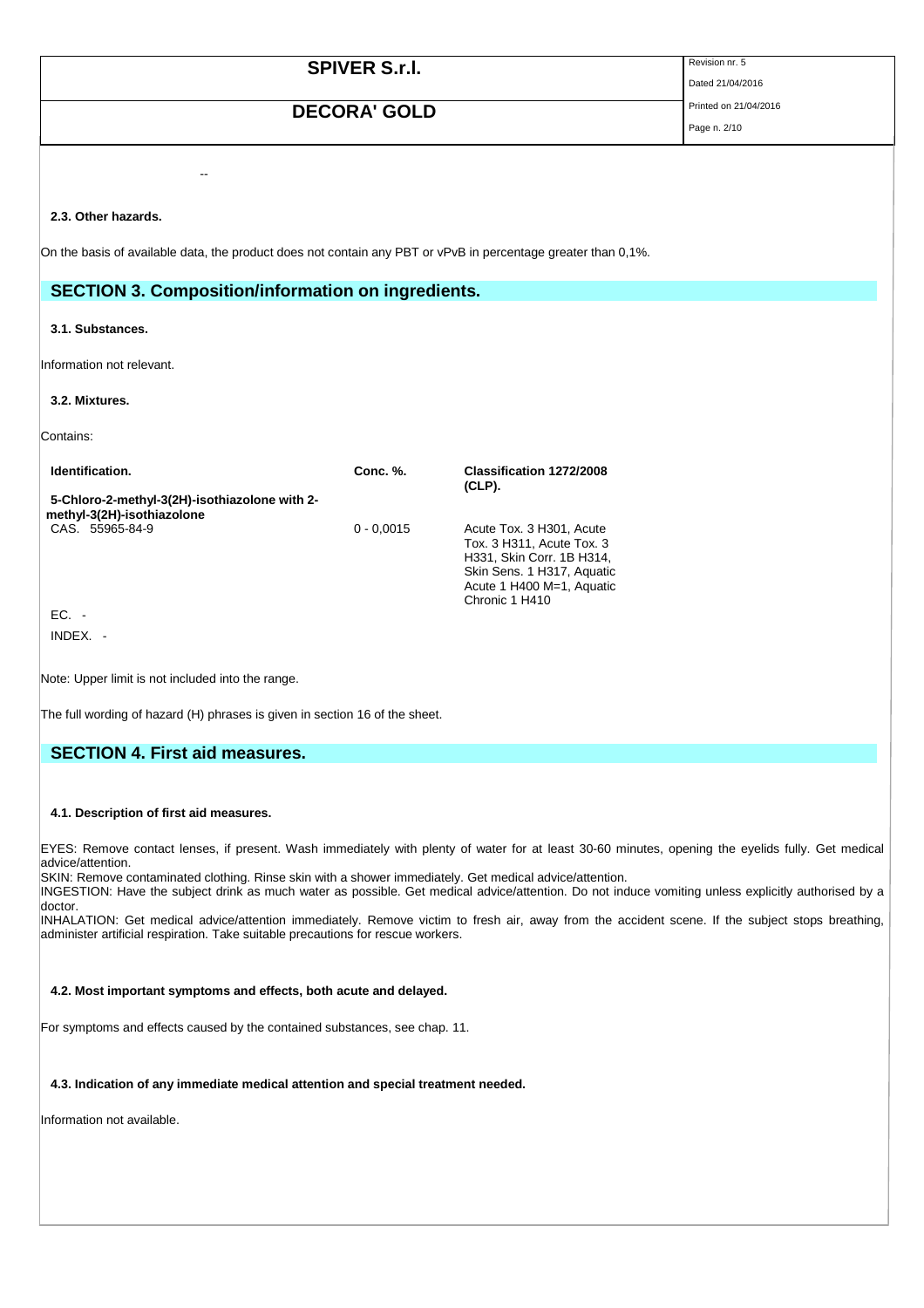| <b>SPIVER S.r.I.</b><br><b>DECORA' GOLD</b>                                                                                                                                                                                                                                                                                                                                                                                                                                                  | Revision nr. 5<br>Dated 21/04/2016<br>Printed on 21/04/2016<br>Page n. 3/10 |
|----------------------------------------------------------------------------------------------------------------------------------------------------------------------------------------------------------------------------------------------------------------------------------------------------------------------------------------------------------------------------------------------------------------------------------------------------------------------------------------------|-----------------------------------------------------------------------------|
| <b>SECTION 5. Firefighting measures.</b>                                                                                                                                                                                                                                                                                                                                                                                                                                                     |                                                                             |
| 5.1. Extinguishing media.<br>ISUITABLE EXTINGUISHING EQUIPMENT<br>Extinguishing substances are: carbon dioxide, foam, chemical powder. For product loss or leakage that has not caught fire, water spray can be used to<br>disperse flammable vapours and protect those trying to stem the leak.<br>UNSUITABLE EXTINGUISHING EQUIPMENT<br>Do not use jets of water. Water is not effective for putting out fires but can be used to cool containers exposed to flames to prevent explosions. |                                                                             |

#### **5.2. Special hazards arising from the substance or mixture.**

HAZARDS CAUSED BY EXPOSURE IN THE EVENT OF FIRE Excess pressure may form in containers exposed to fire at a risk of explosion. Do not breathe combustion products.

#### **5.3. Advice for firefighters.**

#### GENERAL INFORMATION

Use jets of water to cool the containers to prevent product decomposition and the development of substances potentially hazardous for health. Always wear full fire prevention gear. Collect extinguishing water to prevent it from draining into the sewer system. Dispose of contaminated water used for extinction and the remains of the fire according to applicable regulations.

SPECIAL PROTECTIVE EQUIPMENT FOR FIRE-FIGHTERS

Normal fire fighting clothing i.e. fire kit (BS EN 469), gloves (BS EN 659) and boots (HO specification A29 and A30) in combination with self-contained open circuit positive pressure compressed air breathing apparatus (BS EN 137).

# **SECTION 6. Accidental release measures.**

## **6.1. Personal precautions, protective equipment and emergency procedures.**

Block the leakage if there is no hazard.

Wear suitable protective equipment (including personal protective equipment referred to under Section 8 of the safety data sheet) to prevent any contamination of skin, eyes and personal clothing. These indications apply for both processing staff and those involved in emergency procedures.

#### **6.2. Environmental precautions.**

The product must not penetrate into the sewer system or come into contact with surface water or ground water.

#### **6.3. Methods and material for containment and cleaning up.**

Collect the leaked product into a suitable container. Evaluate the compatibility of the container to be used, by checking section 10. Absorb the remainder with inert absorbent material.

Make sure the leakage site is well aired. Check incompatibility for container material in section 7. Contaminated material should be disposed of in compliance with the provisions set forth in point 13.

#### **6.4. Reference to other sections.**

Any information on personal protection and disposal is given in sections 8 and 13.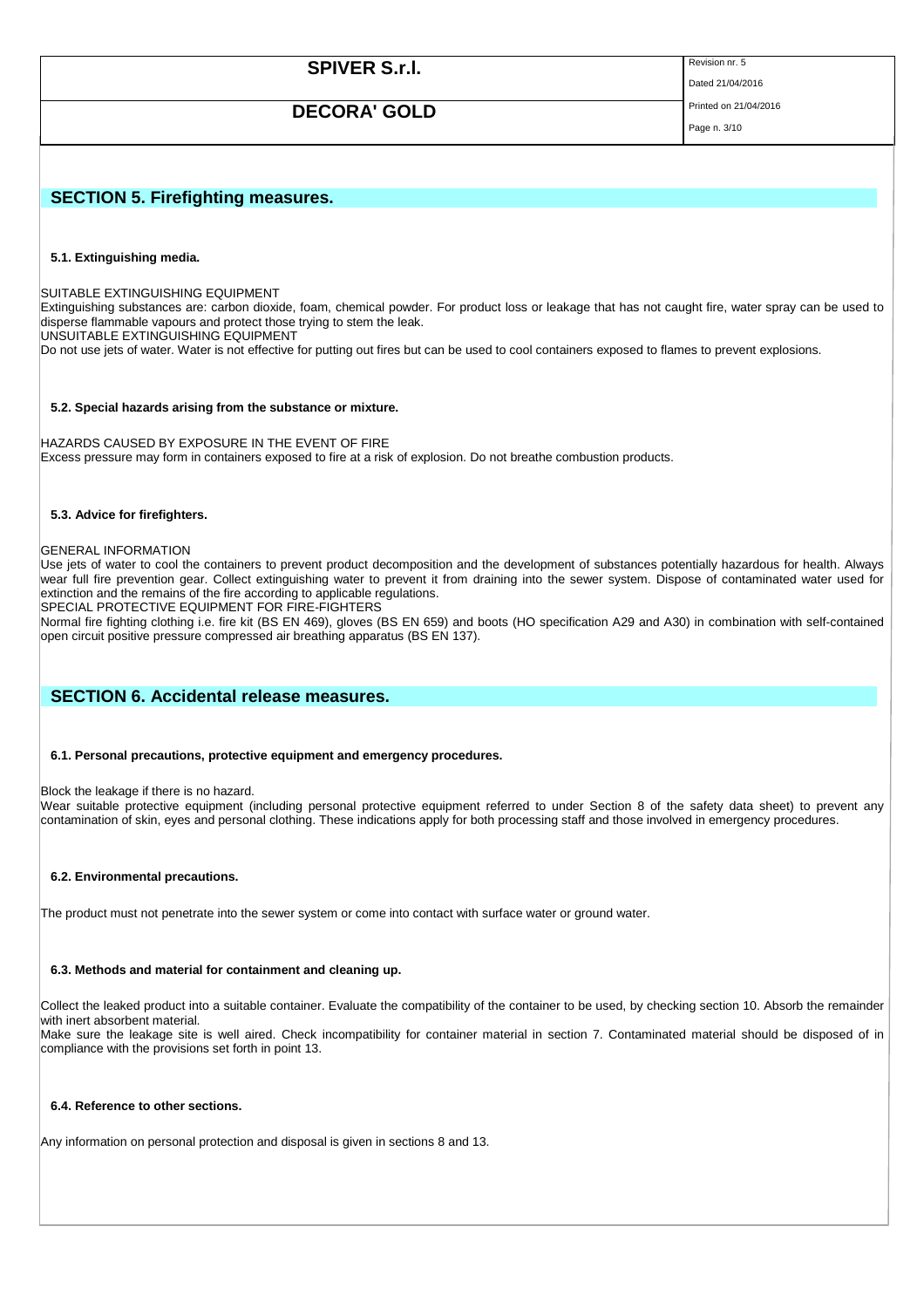| <b>SPIVER S.r.I.</b> | Revision nr. 5        |
|----------------------|-----------------------|
|                      | Dated 21/04/2016      |
| <b>DECORA' GOLD</b>  | Printed on 21/04/2016 |
|                      | Page n. 4/10          |

# **SECTION 7. Handling and storage.**

### **7.1. Precautions for safe handling.**

Ensure that there is an adequate earthing system for the equipment and personnel. Avoid contact with eyes and skin. Do not breathe powders, vapours or mists. Do not eat, drink or smoke during use. Wash hands after use. Avoid leakage of the product into the environment.

#### **7.2. Conditions for safe storage, including any incompatibilities.**

Store only in the original container. Store in a ventilated and dry place, far away from sources of ignition. Keep containers well sealed. Keep the product in clearly labelled containers. Avoid overheating. Avoid violent blows. Keep containers away from any incompatible materials, see section 10 for details.

#### **7.3. Specific end use(s).**

Information not available.

# **SECTION 8. Exposure controls/personal protection.**

#### **8.1. Control parameters.**

Information not available.

#### **8.2. Exposure controls.**

As the use of adequate technical equipment must always take priority over personal protective equipment, make sure that the workplace is well aired through effective local aspiration.

#### HAND PROTECTION

Protect hands with category III work gloves (see standard EN 374).

The following should be considered when choosing work glove material: compatibility, degradation, failure time and permeability.

The work gloves' resistance to chemical agents should be checked before use, as it can be unpredictable. The gloves' wear time depends on the duration and type of use.

#### SKIN PROTECTION

Wear category I professional long-sleeved overalls and safety footwear (see Directive 89/686/EEC and standard EN ISO 20344). Wash body with soap and water after removing protective clothing.

#### EYE PROTECTION

Wear airtight protective goggles (see standard EN 166).

#### RESPIRATORY PROTECTION

If the threshold value (e.g. TLV-TWA) is exceeded for the substance or one of the substances present in the product, use a mask with a type B filter whose class (1, 2 or 3) must be chosen according to the limit of use concentration. (see standard EN 14387). In the presence of gases or vapours of various kinds and/or gases or vapours containing particulate (aerosol sprays, fumes, mists, etc.) combined filters are required.

Respiratory protection devices must be used if the technical measures adopted are not suitable for restricting the worker's exposure to the threshold values considered. The protection provided by masks is in any case limited.

If the substance considered is odourless or its olfactory threshold is higher than the corresponding TLV-TWA and in the case of an emergency, wear open-circuit compressed air breathing apparatus (in compliance with standard EN 137) or external air-intake breathing apparatus (in compliance with standard EN 138). For a correct choice of respiratory protection device, see standard EN 529.

ENVIRONMENTAL EXPOSURE CONTROLS.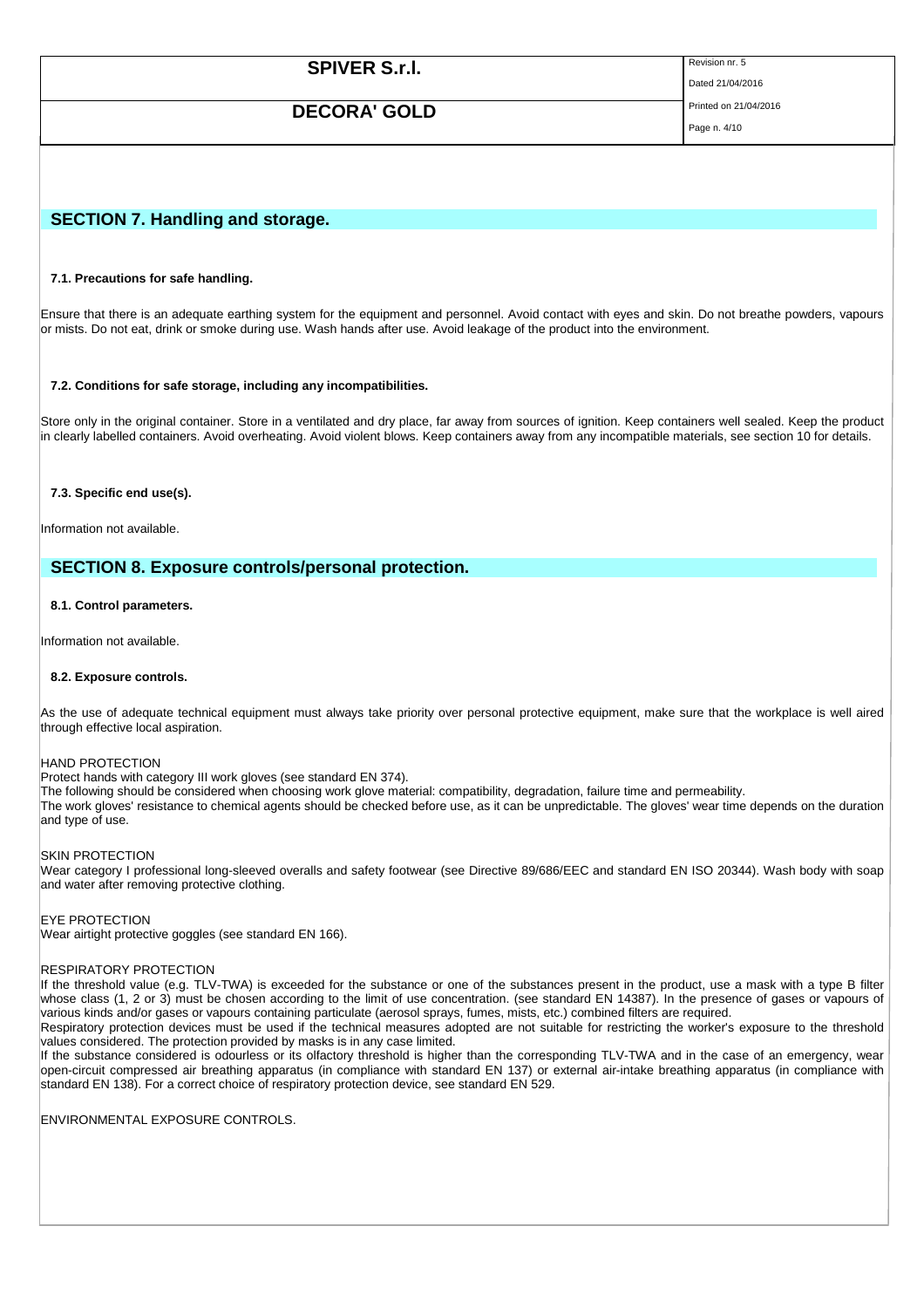| <b>SPIVER S.r.I.</b> | Revision nr. 5        |
|----------------------|-----------------------|
|                      | Dated 21/04/2016      |
| <b>DECORA' GOLD</b>  | Printed on 21/04/2016 |
|                      | Page n. 5/10          |

The emissions generated by manufacturing processes, including those generated by ventilation equipment, should be checked to ensure compliance with environmental standards.

# **SECTION 9. Physical and chemical properties.**

# **9.1. Information on basic physical and chemical properties.**

| Appearance<br>Colour<br>Odour<br>Odour threshold.<br>pH.<br>Melting point / freezing point.<br>Initial boiling point.<br>Boiling range.<br>Flash point. | liquid<br>qold<br>characteristic<br>Not available.<br>$6.5 - 7.2$<br>Not available.<br>$>100$ °C.<br>Not available. |
|---------------------------------------------------------------------------------------------------------------------------------------------------------|---------------------------------------------------------------------------------------------------------------------|
| <b>Evaporation Rate</b>                                                                                                                                 | Not available.                                                                                                      |
| Flammability of solids and gases                                                                                                                        | Not available.                                                                                                      |
| Lower inflammability limit.                                                                                                                             | Not available.                                                                                                      |
| Upper inflammability limit.                                                                                                                             | Not available.                                                                                                      |
| Lower explosive limit.                                                                                                                                  | Not available.                                                                                                      |
| Upper explosive limit.                                                                                                                                  | Not available.                                                                                                      |
| Vapour pressure.                                                                                                                                        | Not available.                                                                                                      |
| Vapour density                                                                                                                                          | Not available.                                                                                                      |
| Relative density.                                                                                                                                       | 1,020 Kg/l                                                                                                          |
| Solubility                                                                                                                                              | <b>MISCIBLE IN WATER</b>                                                                                            |
| Partition coefficient: n-octanol/water                                                                                                                  | Not available.                                                                                                      |
| Auto-ignition temperature.                                                                                                                              | Not available.                                                                                                      |
| Decomposition temperature.                                                                                                                              | Not available.                                                                                                      |
| Viscosity                                                                                                                                               | Not available.                                                                                                      |
| Explosive properties                                                                                                                                    | Not available.                                                                                                      |
| Oxidising properties                                                                                                                                    | Not available.                                                                                                      |

# **9.2. Other information.**

| VOC (Directive 2004/42/EC) : | $0.94\%$ |
|------------------------------|----------|
| VOC (volatile carbon) :      |          |

# **SECTION 10. Stability and reactivity.**

## **10.1. Reactivity.**

There are no particular risks of reaction with other substances in normal conditions of use.

# **10.2. Chemical stability.**

The product is stable in normal conditions of use and storage.

## **10.3. Possibility of hazardous reactions.**

No hazardous reactions are foreseeable in normal conditions of use and storage.

**10.4. Conditions to avoid.**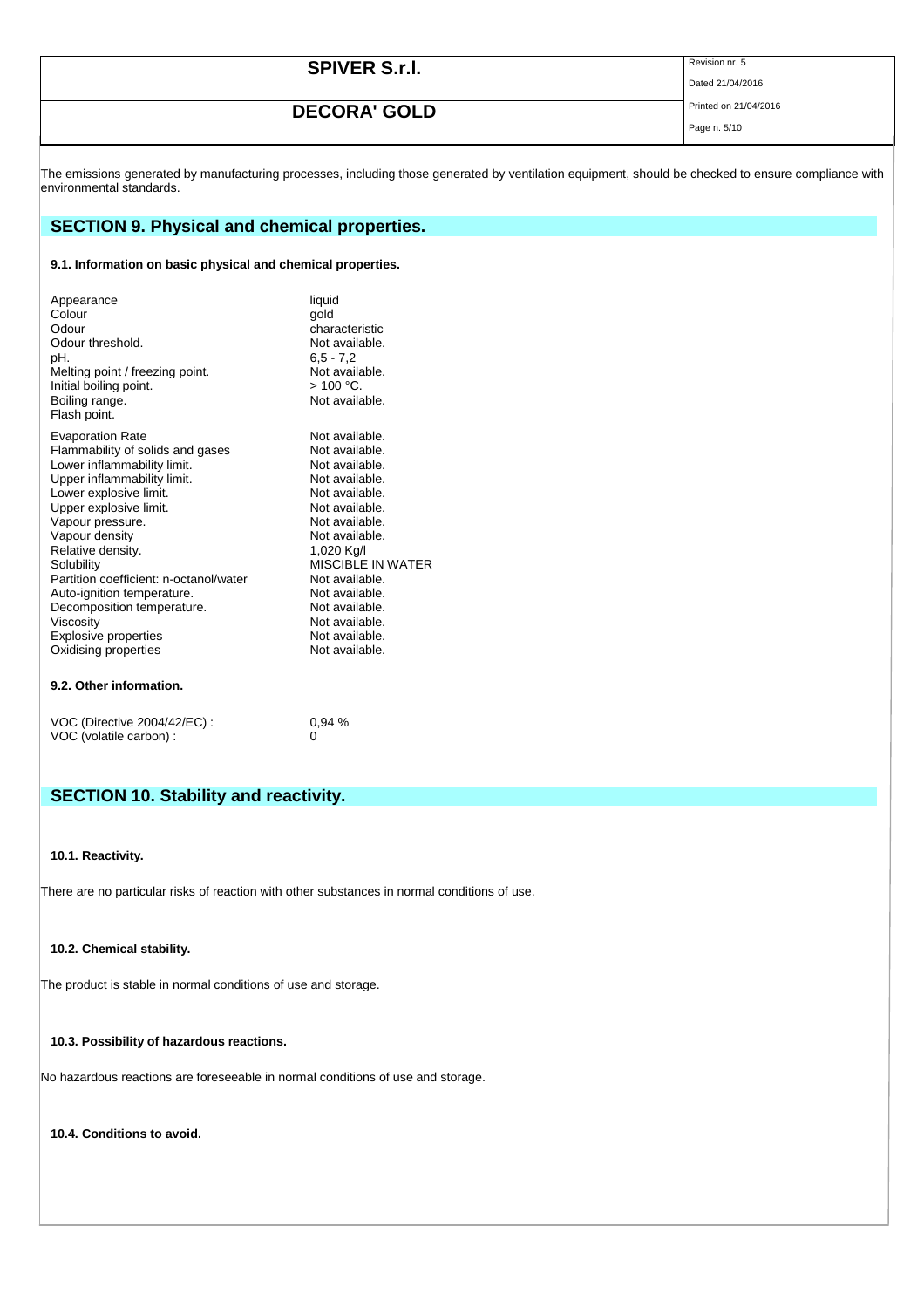| <b>SPIVER S.r.I.</b> | Revision nr. 5<br>Dated 21/04/2016 |
|----------------------|------------------------------------|
| <b>DECORA' GOLD</b>  | Printed on 21/04/2016              |

Page n. 6/10

None in particular. However the usual precautions used for chemical products should be respected.

**10.5. Incompatible materials.**

Information not available.

**10.6. Hazardous decomposition products.**

Information not available.

# **SECTION 11. Toxicological information.**

#### **11.1. Information on toxicological effects.**

In the absence of experimental data for the product itself, health hazards are evaluated according to the properties of the substances it contains, using the criteria specified in the applicable regulation for classification.It is therefore necessary to take into account the concentration of the individual hazardous substances indicated in section 3, to evaluate the toxicological effects of exposure to the product. This product contains sensitizing substance/s and may cause allergic reactions.

# **SECTION 12. Ecological information.**

No specific data are available for this product. Handle it according to good working practices. Avoid littering. Do not contaminate soil and waterways. Inform the competent authorities, should the product reach waterways or contaminate soil or vegetation. Please take all the proper measures to reduce harmful effects on aquifers. **12.1. Toxicity.**

Information not available.

# **12.2. Persistence and degradability.**

Information not available.

#### **12.3. Bioaccumulative potential.**

Information not available.

#### **12.4. Mobility in soil.**

Information not available.

# **12.5. Results of PBT and vPvB assessment.**

On the basis of available data, the product does not contain any PBT or vPvB in percentage greater than 0,1%.

**12.6. Other adverse effects.**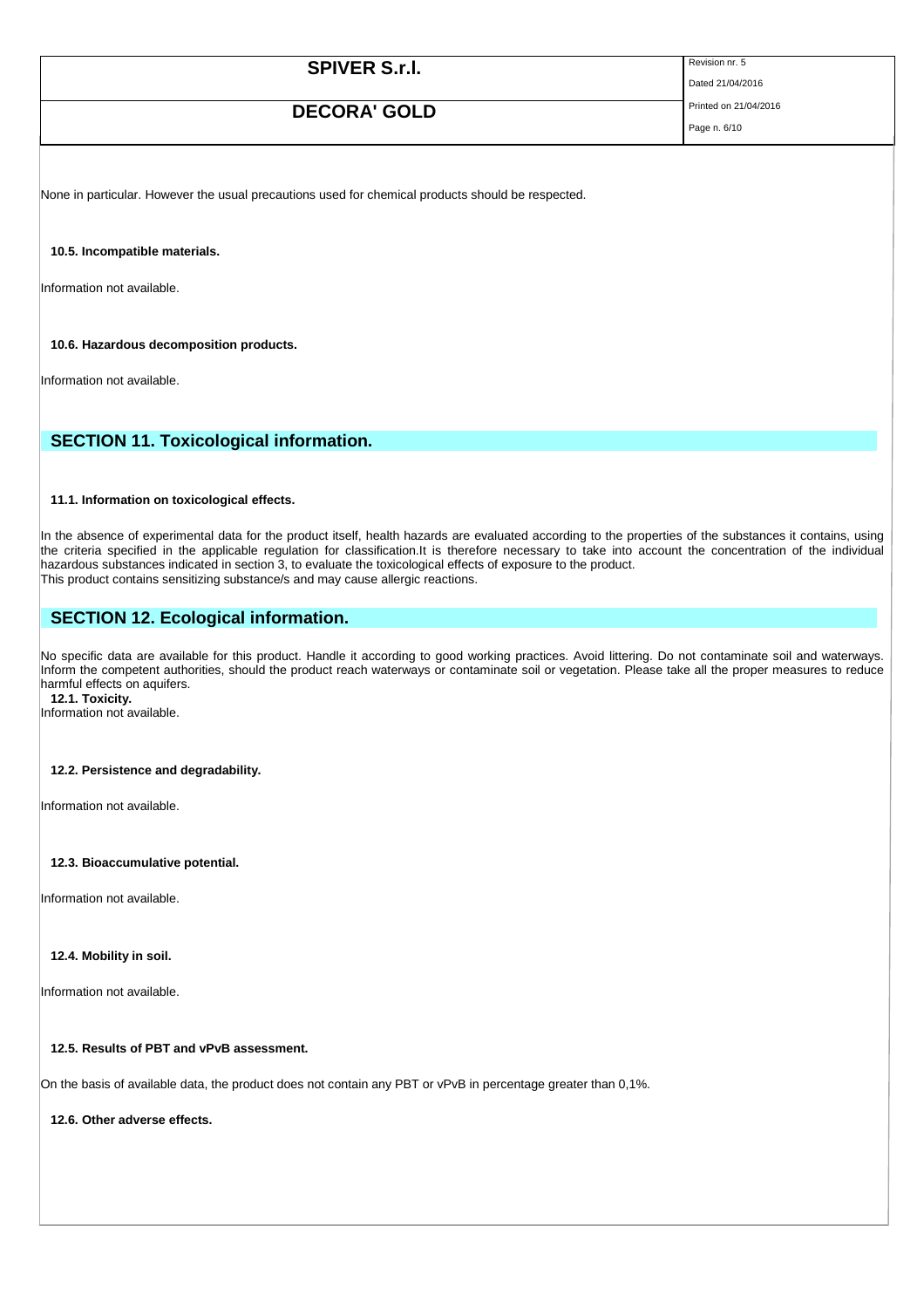| <b>SPIVER S.r.I.</b> | Revision nr. 5 |
|----------------------|----------------|
|                      | Dated 21/04/2  |

# **DECORA' GOLD** Printed on 21/04/2016

 $2016$ 

Page n. 7/10

Information not available.

# **SECTION 13. Disposal considerations.**

# **13.1. Waste treatment methods.**

Reuse, when possible. Neat product residues should be considered special non-hazardous waste. Disposal must be performed through an authorised waste management firm, in compliance with national and local regulations. CONTAMINATED PACKAGING Contaminated packaging must be recovered or disposed of in compliance with national waste management regulations.

# **SECTION 14. Transport information.**

# **14.1. UN number.**

Not applicable.

# **14.2. UN proper shipping name.**

Not applicable.

# **14.3. Transport hazard class(es).**

Not applicable.

# **14.4. Packing group.**

Not applicable.

## **14.5. Environmental hazards.**

Not applicable.

## **14.6. Special precautions for user.**

Not applicable.

**14.7. Transport in bulk according to Annex II of MARPOL73/78 and the IBC Code.**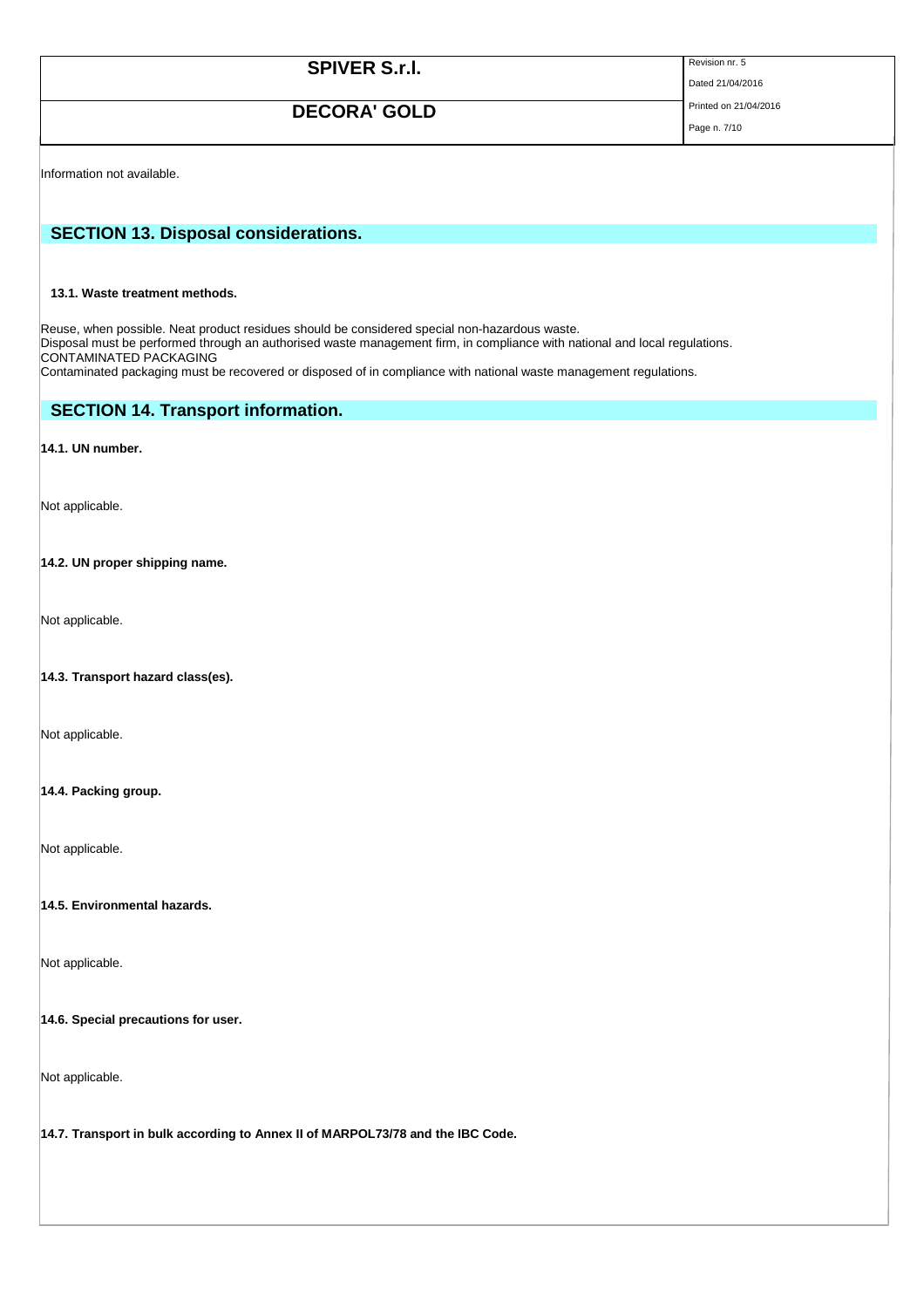|                                                                                  | <b>SPIVER S.r.I.</b>                                                                                            | Revision nr. 5        |
|----------------------------------------------------------------------------------|-----------------------------------------------------------------------------------------------------------------|-----------------------|
|                                                                                  |                                                                                                                 | Dated 21/04/2016      |
|                                                                                  | <b>DECORA' GOLD</b>                                                                                             | Printed on 21/04/2016 |
|                                                                                  |                                                                                                                 | Page n. 8/10          |
|                                                                                  |                                                                                                                 |                       |
|                                                                                  |                                                                                                                 |                       |
| Information not relevant.                                                        |                                                                                                                 |                       |
|                                                                                  |                                                                                                                 |                       |
| <b>SECTION 15. Regulatory information.</b>                                       |                                                                                                                 |                       |
|                                                                                  | 15.1. Safety, health and environmental regulations/legislation specific for the substance or mixture.           |                       |
| Seveso category.                                                                 | None.                                                                                                           |                       |
|                                                                                  | Restrictions relating to the product or contained substances pursuant to Annex XVII to EC Regulation 1907/2006. |                       |
| None.                                                                            |                                                                                                                 |                       |
| Substances in Candidate List (Art. 59 REACH).                                    |                                                                                                                 |                       |
| None.                                                                            |                                                                                                                 |                       |
| Substances subject to authorisarion (Annex XIV REACH).                           |                                                                                                                 |                       |
| None.                                                                            |                                                                                                                 |                       |
| Substances subject to exportation reporting pursuant to (EC) Reg. 649/2012:      |                                                                                                                 |                       |
| None.                                                                            |                                                                                                                 |                       |
| Substances subject to the Rotterdam Convention:                                  |                                                                                                                 |                       |
| None.                                                                            |                                                                                                                 |                       |
| Substances subject to the Stockholm Convention:                                  |                                                                                                                 |                       |
| None.                                                                            |                                                                                                                 |                       |
| Healthcare controls.                                                             |                                                                                                                 |                       |
| Information not available.                                                       |                                                                                                                 |                       |
| VOC (Directive 2004/42/EC) :                                                     |                                                                                                                 |                       |
| Decorative effect coatings.                                                      |                                                                                                                 |                       |
| VOC given in g/litre of product in a<br>ready-to-use condition :<br>Limit value: | 200,00 (2010)                                                                                                   |                       |
| VOC of product:                                                                  | 9,59                                                                                                            |                       |
|                                                                                  |                                                                                                                 |                       |

# **15.2. Chemical safety assessment.**

No chemical safety assessment has been processed for the mixture and the substances it contains.

# **SECTION 16. Other information.**

Text of hazard (H) indications mentioned in section 2-3 of the sheet: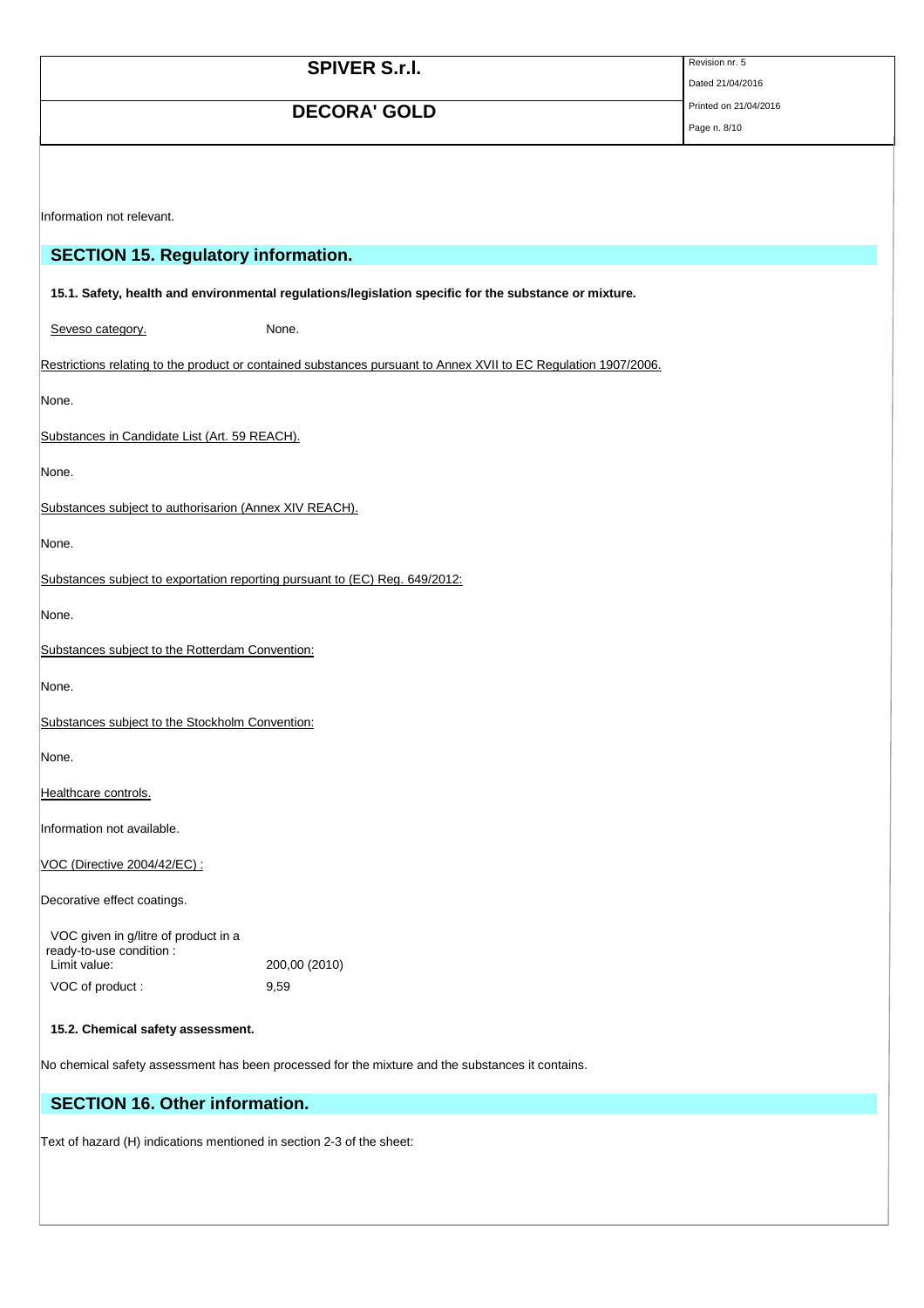# **SPIVER S.r.I.** Revision nr. 5

# **DECORA' GOLD** Printed on 21/04/2016

Dated 21/04/2016

| Page n. 9/10 |  |  |
|--------------|--|--|
|              |  |  |

| Acute Tox. 3             | Acute toxicity, category 3                                         |
|--------------------------|--------------------------------------------------------------------|
| Skin Corr. 1B            | Skin corrosion, category 1B                                        |
| Skin Sens. 1             | Skin sensitization, category 1                                     |
| <b>Aquatic Acute 1</b>   | Hazardous to the aquatic environment, acute toxicity, category 1   |
| <b>Aquatic Chronic 1</b> | Hazardous to the aquatic environment, chronic toxicity, category 1 |
| H301                     | Toxic if swallowed.                                                |
| H311                     | Toxic in contact with skin.                                        |
| H331                     | Toxic if inhaled.                                                  |
| H314                     | Causes severe skin burns and eye damage.                           |
| H317                     | May cause an allergic skin reaction.                               |
| H400                     | Very toxic to aquatic life.                                        |
| H410                     | Very toxic to aquatic life with long lasting effects.              |
| <b>EUH210</b>            | Safety data sheet available on request.                            |

LEGEND:

- ADR: European Agreement concerning the carriage of Dangerous goods by Road
- CAS NUMBER: Chemical Abstract Service Number
- CE50: Effective concentration (required to induce a 50% effect)
- CE NUMBER: Identifier in ESIS (European archive of existing substances)
- CLP: EC Regulation 1272/2008
- DNEL: Derived No Effect Level
- EmS: Emergency Schedule
- GHS: Globally Harmonized System of classification and labeling of chemicals
- IATA DGR: International Air Transport Association Dangerous Goods Regulation
- IC50: Immobilization Concentration 50%
- IMDG: International Maritime Code for dangerous goods
- IMO: International Maritime Organization
- INDEX NUMBER: Identifier in Annex VI of CLP
- LC50: Lethal Concentration 50%
- LD50: Lethal dose 50%
- OEL: Occupational Exposure Level
- PBT: Persistent bioaccumulative and toxic as REACH Regulation
- PEC: Predicted environmental Concentration
- PEL: Predicted exposure level
- PNEC: Predicted no effect concentration
- REACH: EC Regulation 1907/2006
- RID: Regulation concerning the international transport of dangerous goods by train
- TLV: Threshold Limit Value
- TLV CEILING: Concentration that should not be exceeded during any time of occupational exposure.
- TWA STEL: Short-term exposure limit
- TWA: Time-weighted average exposure limit
- VOC: Volatile organic Compounds
- vPvB: Very Persistent and very Bioaccumulative as for REACH Regulation
- WGK: Water hazard classes (German).

GENERAL BIBLIOGRAPHY

- 1. Regulation (EU) 1907/2006 (REACH) of the European Parliament
- 2. Regulation (EU) 1272/2008 (CLP) of the European Parliament
- 3. Regulation (EU) 790/2009 (I Atp. CLP) of the European Parliament
- 4. Regulation (EU) 2015/830 of the European Parliament
- 5. Regulation (EU) 286/2011 (II Atp. CLP) of the European Parliament
- 6. Regulation (EU) 618/2012 (III Atp. CLP) of the European Parliament
- 7. Regulation (EU) 487/2013 (IV Atp. CLP) of the European Parliament
- 8. Regulation (EU) 944/2013 (V Atp. CLP) of the European Parliament
- 9. Regulation (EU) 605/2014 (VI Atp. CLP) of the European Parliament
- The Merck Index. 10th Edition
- Handling Chemical Safety
- INRS Fiche Toxicologique (toxicological sheet)